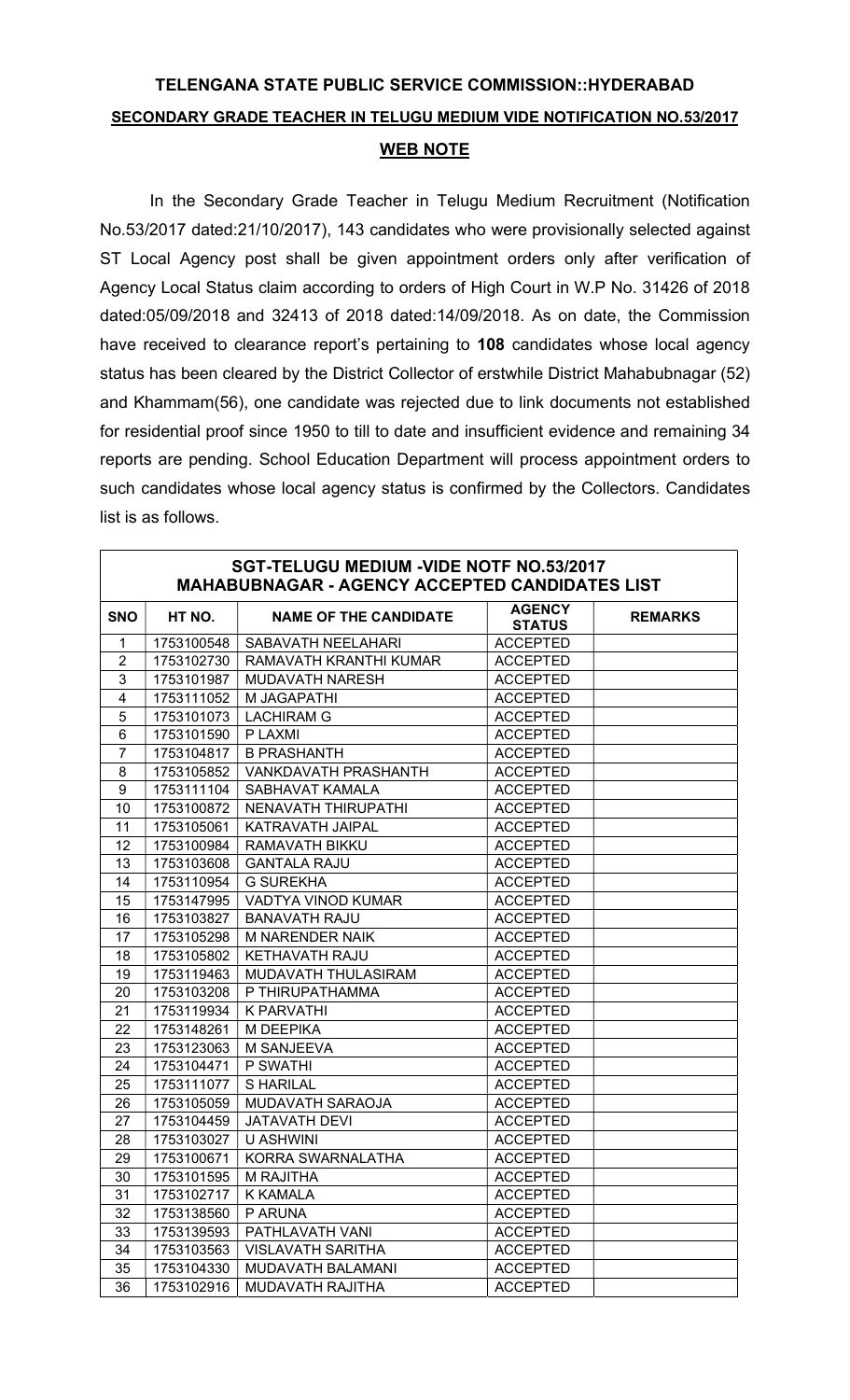| 37 | 1753110852 | <b>M PRIYANKA</b>             | <b>ACCEPTED</b> |  |
|----|------------|-------------------------------|-----------------|--|
|    |            |                               |                 |  |
| 38 | 1753138388 | S VIJAYA                      | <b>ACCEPTED</b> |  |
| 39 | 1753147988 | RATHLAVATH KAVITHA            | <b>ACCEPTED</b> |  |
| 40 | 1753103789 | K SWETHA                      | <b>ACCEPTED</b> |  |
| 41 | 1753104678 | RAMAVATH JYOTHI               | <b>ACCEPTED</b> |  |
| 42 | 1753137722 | A TEJASREE                    | <b>ACCEPTED</b> |  |
| 43 | 1753138019 | K NARAYANAMMA                 | <b>ACCEPTED</b> |  |
| 44 | 1753105255 | <b>VANKDAVATH NAGAMANI</b>    | <b>ACCEPTED</b> |  |
| 45 | 1753102612 | RAMAVATH ROJA                 | <b>ACCEPTED</b> |  |
| 46 | 1753137957 | <b>GANTALA MOTHIBAI</b>       | <b>ACCEPTED</b> |  |
| 47 | 1753138548 | <b>MARRIPALLY KRISHNAVENI</b> | <b>ACCEPTED</b> |  |
| 48 | 1753139729 | KATRAVATH MAHESHWARI          | <b>ACCEPTED</b> |  |
| 49 | 1753110820 | <b>MLAXMI</b>                 | <b>ACCEPTED</b> |  |
| 50 | 1753101538 | KETHAVATH VARALAXMI           | <b>ACCEPTED</b> |  |
| 51 | 1753139303 | PATHLAVATH RENUKA             | <b>ACCEPTED</b> |  |
| 52 | 1753102510 | VANKDAVATH NAGAMANI           | <b>ACCEPTED</b> |  |

| <b>SGT-TELUGU MEDIUM-VIDE NOTFN NO.53/2017</b> |             |                                           |                                |                |  |
|------------------------------------------------|-------------|-------------------------------------------|--------------------------------|----------------|--|
| KHAMMAM - AGENCY ACCEPTED CANDIDATES LIST      |             |                                           |                                |                |  |
| S.NO                                           | <b>HTNO</b> | <b>CANDIDATE NAME</b>                     | <b>AGENCY</b><br><b>STATUS</b> | <b>REMARKS</b> |  |
| $\mathbf{1}$                                   | 1753118301  | <b>EESAM SWAPNA</b>                       | <b>ACCEPTED</b>                |                |  |
| $\overline{2}$                                 | 1753119512  | <b>BHUKYA SUMAN</b>                       | <b>ACCEPTED</b>                |                |  |
| $\overline{3}$                                 | 1753118712  | <b>BHUKYA NARENDAR</b>                    | <b>ACCEPTED</b>                |                |  |
| 4                                              | 1753119086  | <b>BHUKYA SANDEEP</b>                     | <b>ACCEPTED</b>                |                |  |
| 5                                              | 1753118232  | <b>LAVUDYA SRIKANTH</b>                   | <b>ACCEPTED</b>                |                |  |
| $\,6$                                          | 1753118163  | <b>GUGULOTH SUNILVARMA</b>                | <b>ACCEPTED</b>                |                |  |
| $\overline{7}$                                 | 1753118188  | <b>JARAPLA SHILPA</b>                     | <b>ACCEPTED</b>                |                |  |
| 8                                              | 1753119004  | DARAVATH NAVANEETHA                       | <b>ACCEPTED</b>                |                |  |
| 9                                              | 1753118345  | <b>JARBALA SHIVA</b>                      | <b>ACCEPTED</b>                |                |  |
| 10                                             | 1753119046  | <b>AZMEERA SURESH</b>                     | <b>ACCEPTED</b>                |                |  |
| 11                                             | 1753118079  | <b>BHUKYA KIRANKUMAR</b>                  | <b>ACCEPTED</b>                |                |  |
| 12 <sup>2</sup>                                | 1753118280  | <b>JARBALA VENKATESWARA</b><br><b>RAO</b> | <b>ACCEPTED</b>                |                |  |
| 13                                             | 1753118458  | <b>VANKUDOTH BHAVSINGH</b>                | <b>ACCEPTED</b>                |                |  |
| 14                                             | 1753118219  | <b>BODA CHANDU</b>                        | <b>ACCEPTED</b>                |                |  |
| 15                                             | 1753118975  | <b>JARPULA RAMSINGH</b>                   | <b>ACCEPTED</b>                |                |  |
| 16                                             | 1753119154  | DHARAVATH PRASAD                          | <b>ACCEPTED</b>                |                |  |
| 17                                             | 1753119150  | <b>JAGAN TEJAVATH</b>                     | <b>ACCEPTED</b>                |                |  |
| 18                                             | 1753117796  | AZMEERA SWARNA LATHA                      | <b>ACCEPTED</b>                |                |  |
| 19                                             | 1753118311  | <b>KELOTH VEERANNA</b>                    | <b>ACCEPTED</b>                |                |  |
| 20                                             | 1753117797  | <b>TEJAVATH VINODE KUMAR</b>              | <b>ACCEPTED</b>                |                |  |
| 21                                             | 1753118298  | <b>BACCHALA MAHESWARI</b>                 | <b>ACCEPTED</b>                |                |  |
| 22                                             | 1753118820  | <b>DARAVATH BALAJI</b>                    | <b>ACCEPTED</b>                |                |  |
| 23                                             | 1753118676  | <b>BANOTH BHADRU</b>                      | <b>ACCEPTED</b>                |                |  |
| 24                                             | 1753118786  | PADYA RAMU                                | <b>ACCEPTED</b>                |                |  |
| 25                                             | 1753118496  | <b>BHUKYA HARI KUMAR</b>                  | <b>ACCEPTED</b>                |                |  |
| 26                                             | 1753110216  | <b>GUGULOTHU BABU RAO</b>                 | <b>ACCEPTED</b>                |                |  |
| 27                                             | 1753118173  | NUNAVATHU RAJESH                          | <b>ACCEPTED</b>                |                |  |
| 28                                             | 1753118880  | <b>SHARPA SRAVANTHI</b>                   | <b>ACCEPTED</b>                |                |  |
| 29                                             | 1753117975  | <b>BHUKYA VINOD KUMAR</b>                 | <b>ACCEPTED</b>                |                |  |
| 30                                             | 1753118558  | <b>ESLAVATH PRASAD</b>                    | <b>ACCEPTED</b>                |                |  |
| 31                                             | 1753118500  | AZMEERA RAMU                              | <b>ACCEPTED</b>                |                |  |
| 32                                             | 1753117679  | <b>BANOTH ASWINI</b>                      | <b>ACCEPTED</b>                |                |  |
| 33                                             | 1753118887  | <b>DHARAVATH SWARUPA</b>                  | <b>ACCEPTED</b>                |                |  |
| 34                                             | 1753118028  | KUNJA NARASIMHARAO                        | <b>ACCEPTED</b>                |                |  |
| 35                                             | 1753117977  | SONAPA SHARANKUMAR                        | <b>ACCEPTED</b>                |                |  |
| 36                                             | 1753118286  | <b>BHUKYA SEVYA</b>                       | <b>ACCEPTED</b>                |                |  |
| 37                                             | 1753118094  | <b>ALOTHU SUMAN</b>                       | <b>ACCEPTED</b>                |                |  |